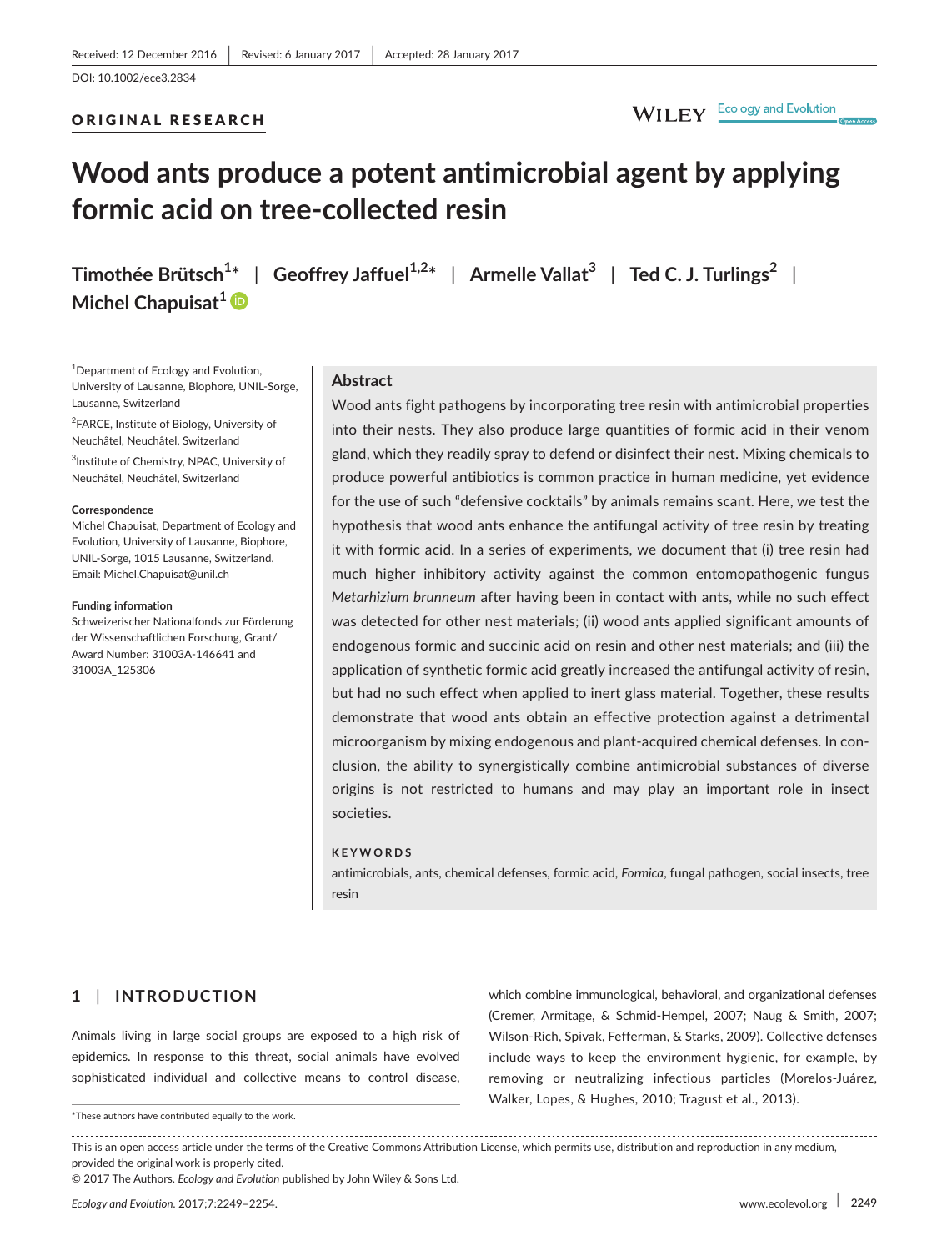**2250 WII FY** Ecology and Evolution **and Experiment Excess of Article 2250 BRÜTSCH ET AL.** 

An original way to fight enemies is to exploit the defensive chemicals produced by other organisms (de Roode, Lefèvre, & Hunter, 2013). Humans use a myriad of chemicals from multiple sources, alone or in synergistic combinations, to medicate themselves, clean their environment, or control pests (Mason & Singer, 2015). Animals also harness chemicals produced by other species for their own defense (de Roode et al., 2013; Mason & Singer, 2015). For example, many insect herbivores sequester plant secondary metabolites to gain protection against predators or parasites (Lefèvre, Oliver, Hunter, & de Roode, 2010; Nishida, 2002). It has been proposed that animals may combine multiple acquired chemicals to benefit from synergistic effects (Mason & Singer, 2015). However, evidence for the use of such "defensive cocktails" by animals remains scant (Mason & Singer, 2015).

Wood ants and honeybees incorporate tree resin with antimicrobial properties into their nest (Christe, Oppliger, Bancala, Castella, & Chapuisat, 2003; Simone-Finstrom & Spivak, 2010). In the wood ant *Formica paralugubris*, workers actively collect large amounts of resin from coniferous trees, which they bring back to their nest and place near their brood (Brütsch & Chapuisat, 2014; Castella, Christe, & Chapuisat, 2008). Coniferous resin is rich in secondary metabolites with antimicrobial properties (Phillips & Croteau, 1999). The presence of resin decreases the overall microbial load in wood ant nests and protects the ants against bacterial and fungal pathogens (Chapuisat, Oppliger, Magliano, & Christe, 2007; Christe et al., 2003).

Wood ants are also chemical factories. They produce large quantities of formic acid in their venom gland, which they spray at prey and enemies (Blum, 1992; Morgan, 2008). In other ant species, formic acid is also present in the trophallactic fluid following oral uptake from the venom gland (Tragust et al., 2013), and other acids have been found in the metapleural glands (Vieira, Morgan, Drijfhout, & Camargo-Mathias, 2012). Formic acid has well-known antimicrobial properties. It is widely used by humans, as cleaning agent and as preservative additive in livestock food (Iba & Berchieri, 2007). Moreover, formic acid is effective against *Metarhizium*, a common fungal pathogen of ants (Graystock & Hughes, 2011), and is used by *Lasiu*s *neglectus* ants to disinfect their brood (Tragust et al., 2013). This suggests that wood ants may combine endogenous acids with tree resin.

Here, we test the hypothesis that wood ants apply self-produced acids on tree-collected resin to produce a more potent antimicrobial agent. Specifically, we examined whether (i) ants enhance the antifungal activity of resin, (ii) ants add endogenous acids to resin, and (iii) these acids increase the antifungal activity of resin.

#### **2** | **MATERIALS AND METHODS**

# **2.1** | **Effect of wood ants on the antifungal activity of resin**

In a first experiment, we tested whether spruce tree resin that had been in contact with wood ants had increased inhibitory activity against the generalist entomopathogenic fungus *Metarhizium brunneum*, compared to resin that had not been contacted by ants. As controls, we used twigs and small stones. Twigs are major constituents of

wood ant nests, and small stones are commonly found in some of the nests (Castella et al., 2008).

We established experimental groups of workers from field colonies of *Formica paralugubris* (Chapuisat, Goudet, & Keller, 1997; Christe et al., 2003). We collected pieces of fresh resin from spruce trees, as well as twigs and stones of similar size, in areas away from ant colonies. The pieces of resin, twigs, and stones were disinfected under UV light (30 mn under a UV lamp radiating at 254 nm in a Biosafety Cabinet BSC—700II, HMC Europe).

Each tested material (pieces of resin, twigs, and stones) was kept with and without ant workers for 2 weeks. In ant-exposed treatments, four pieces of the tested material were kept with 40 workers in a small plastic box (13.5 × 15 × 5 cm; *n* = 25 replicates for each material). In ant-free controls, four pieces of the tested material were kept in a box without workers (*n* = 25 replicates for each material). The edges of the boxes were treated with Fluon to prevent ant escape. The workers were free to interact with the pieces of resin, twigs, and stones. They had ad libitum access to water and jelly food consisting of chicken eggs, honey, water, and agar (Reber & Chapuisat, 2012a).

After this 2-week period of exposure to ants or ant-free control conditions, we measured the inhibitory activity of resin, twigs, and stones against the fungus *M. brunneum*. We used a strain that had been isolated from Valais, Switzerland, and showed high virulence against *Formica selysi* (Reber & Chapuisat, 2012b). *M. brunneum* was described in 2009 and was previously known as *M. anisopliae anisopliae* (Bischoff, Rehner, & Humber, 2009). A strain of the latter species complex caused high mortality to *F. paralugubris* (Chapuisat et al., 2007). *M. brunneum* is used here as a model fungal pathogen, while other pathogens might be important in the field. Indeed, the resin affects a broad spectrum of fungi and bacteria that are potential pathogens of *F. paralugubris* (Chapuisat et al., 2007; Christe et al., 2003).

Inhibitory activity was measured on Malt extract agar nutritive medium in 8.5-cm-diameter petri dishes, inoculated by plating 100 μl of 0.05% Tween 20 solution containing  $7 \times 10^5$  asexual spores (=conidia) of *M. brunneum*. The four pieces of each material (resin, twigs, or stone) coming from the same experimental box were placed together in a petri dish. The petri dishes (*n* = 25 per material and treatment) were incubated at 25°C for 6 days. We then photographed each petri dish and measured the spore-free areas around the tested material with the *ImageJ* software (Schneider, Rasband, & Eliceiri, 2012). Spore-free areas either were void of both spores and mycelium or consisted of white and mostly sterile mycelium known as sectors (Ryan, Bridge, Smith, & Jeffries, 2002).

For the statistical analysis, we used one estimate of inhibitory activity per experimental box (=replicate). We therefore measured the overall spore-free area in each petri dish and divided it by four. This is a conservative estimate of the average inhibition halo around each item, because large halos were overlapping. We constructed a model with the spore-free area as response variable, and the material (resin, twigs or stone) and previous contact with workers (presence or absence of workers in the box) as explanatory variables. The response variable was square-root-transformed to achieve homogeneity of variances and normal distribution of residuals, as required for an ANOVA. We carried out post hoc comparisons with Tukey's HSD tests.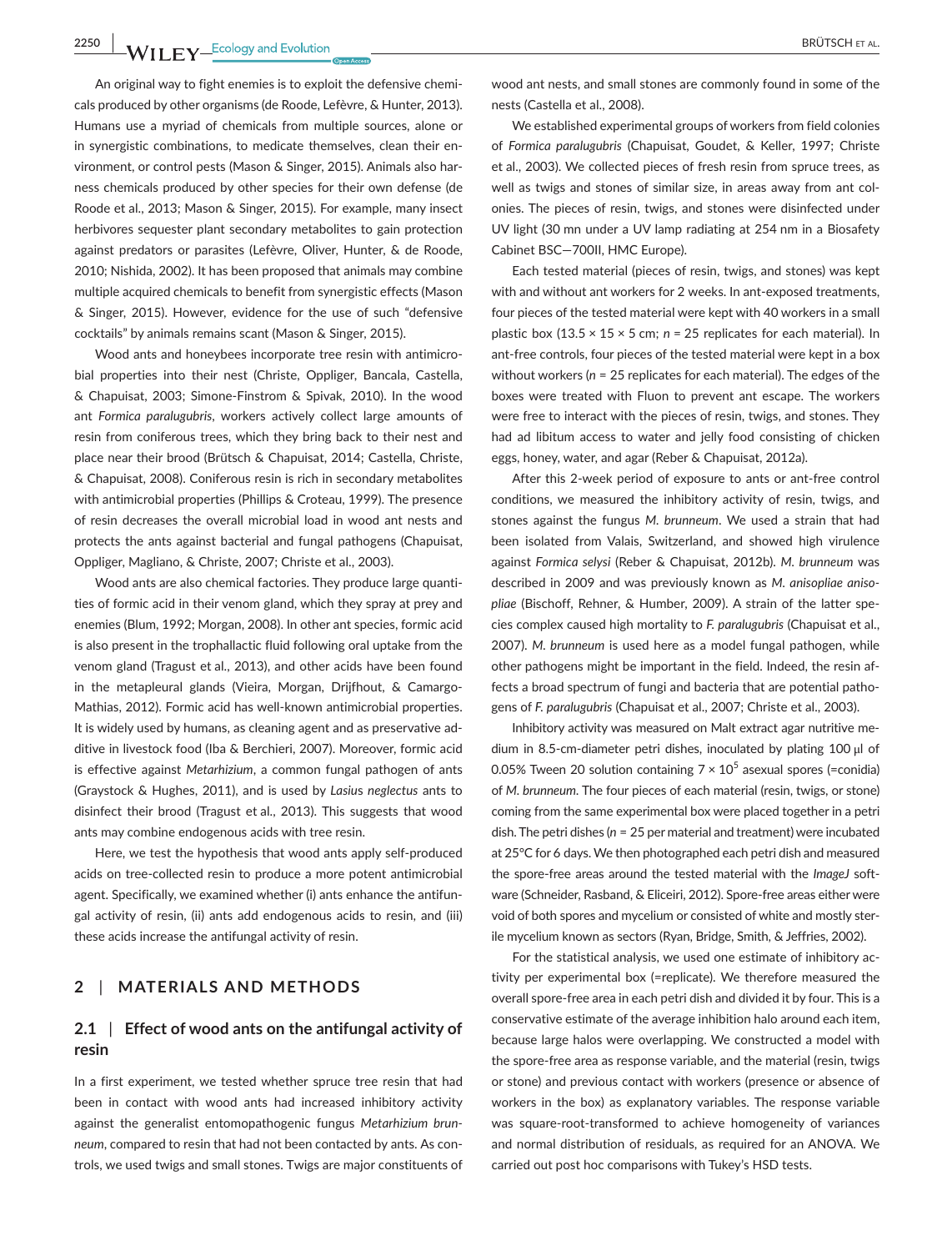# **2.2** | **Transfer of endogenous acids to resin and other types of nest material**

In a second experiment, we examined whether ants applied endogenous acids to pieces of resin, twigs, or stones. We placed four pieces of the tested material (resin, twigs, or stone) in boxes with and without ants as described above, except that there were 50 workers per box in the treatment with ants (*n* = 10 replicates for each material and treatment type, with or without ants). As organic acids are very soluble in water, we sampled the acids from each material (resin, twigs, or stone) by immersing the four items from the same experimental box in 1 ml of MilliQ water for 30 s. The samples were stored at −20°C until HPLC analysis (see below).

We also tested whether the retention and subsequent detection of formic acid varied with the type of material (resin, twigs, and stone). For this, 1 μl of 60% synthetic formic acid (CAS number 64-18-6) was deposited on each type of material (10 replicates per material and treatment). After 24 hr, each item was immersed in 500 μl of MilliQ water for 30 s. The samples were stored at −20°C until HPLC analysis.

To identify the origin of the acids detected on nest materials, we extracted the content of the venom gland, trophallaxis fluid, and metapleural glands from ten workers anesthetized with  $CO<sub>2</sub>$ . For venom and trophallaxis fluid, we gently pressed their gaster and collected the liquid with a microcapillary. For the metapleural glands, we introduced the tip of a microcapillary in the gland opening and extracted the liquid by capillarity. We diluted these extracts in 500 μl of MilliQ water. The samples were stored at −20°C until HPLC analysis.

To measure the organic acids in the samples, we analyzed them by high-performance liquid chromatography (HPLC), using an Agilent [HP1100](info:ddbj-embl-genbank/HP1100) HPLC system equipped with a diode array detector (DAD), with UV detection wavelength set at  $210 \pm 2$  nm. To remove small particles, the samples were centrifuged (3 min at 182 g) and the supernatant was transferred to 2-ml glass vials (Interchim, Swiss Labs, Mulhouse, F). We injected 40 μl of the samples onto a 300 mm × 7.8 mm BP-100 H carbohydrate column (Benson Polymeric, USA). The temperature of the column was maintained at 40°C, and MilliQ water was used as a solvent with 20 mmol/L of sulfuric acid (analysis grade 95–97%, Honeywell, Germany) at a flow rate of 0.4 ml/min. Succinic (CAS number 150-90-3, Acros organics, USA) and formic (CAS number 141-53- 7, Sigma Aldrich, USA) acids were quantified in the samples by external calibration. The linearity of the method was established using six standard solutions at concentration levels from 5 μg/mL to 1.3 mg/mL.

We constructed a model with acid quantity as response variable and the material (resin, twigs, or stone) and previous contact with workers (presence or absence of workers in the box) as explanatory variables. We analyzed the data of each acid separately.

# **2.3** | **Effects of acids on the antifungal activity of resin**

In a third experiment, we tested whether combinations of synthetic acids corresponding to the composition of ant endogenous acids enhanced the antifungal activity of the resin. We mixed commercially available acids with MilliQ water to obtain a formic acid solution (formic acid 58.5%), a venom-like mix (formic acid 58.5%, succinic acid 1.2%), and a trophallaxis-like mix (succinic acid 3.6%, formic acid 0.06%) corresponding to the proportions of the main acids found in the venom and trophallactic fluid, respectively (see results). MilliQ water was used as control.

Pieces of spruce resin and pieces of safety glass were dipped in water, 58.5% formic acid, venom-like or trophallaxis-like mixes of synthetic acids, respectively. Safety glass was chosen as control because it is chemically inert. The amount of acid retained by pieces of glass and resin (after being dipped in acid) was not significantly different (0.011 ± 0.003 vs. 0.013 ± 0.006 g, respectively; *t* = −1.56, *df* = 42.83, *p* = .13; *N* = 30 pieces of each material). Inhibitory activity against *M. brunneum* was estimated by measuring the spore-free area around each item. We used the procedure described above, except that we plated 250 μl of solution containing  $4.5 \times 10^6$  spores of M. *brunneum* on a nutritive medium of sabouraud glucose agar complemented with the antibiotics dodine, cycloheximide, and chloramphenicol, in 13.5-cm-diameter petri dishes, which allowed for better fungal growth. For each material, we placed one item subjected to each of the three acid treatments (dipped in 58.5% formic acid, venom-like, and trophallaxis-like mixes of synthetic acids) and to control conditions (dipped in water) on the same petri dish (*n* = 25 replicates per material).

For each material, we calculated the increase in antifungal activity due to exposure to acids. Specifically, we subtracted the spore-free area produced by the control from the area produced by the acidexposed material in the same petri dish. We used Wilcoxon rank-sum tests to examine whether the acid-induced changes in antifungal activity differed between resin and inert glass material. All statistical analyses were performed in R version 3.3.0 (R Core Team 2016).

# **3** | **RESULTS**

## **3.1** | **Effect of ants on the antifungal activity of resin**

Pieces of resin that had been kept with wood ant workers showed a significantly higher inhibitory activity against *M. brunneum* than pieces of resin that had not been in contact with ants. In contrast, the presence of workers had no effect on the antifungal activity of twigs and stones (Figure 1; ANOVA, interaction between material and contact with workers: *df* = 2, *F* = 3.9, *p* = .022; Tukey's HSD post hoc tests: resin versus resin that had been in contact with workers: *p* < .0001; twigs versus twigs that had been in contact with workers: *p* = .99; stones versus stones that had been in contact with workers: *p* = .99). Overall, resin had higher antifungal activity than twigs or stones (Figure 1; ANOVA: *df* = 2, *F* = 57.6, *p* < .0001).

# **3.2** | **Transfer of endogenous acids to resin and other types of nest material**

Both formic and succinic acids were found on resin, twigs, and stones that had been in contact with workers (Table 1). In contrast, we did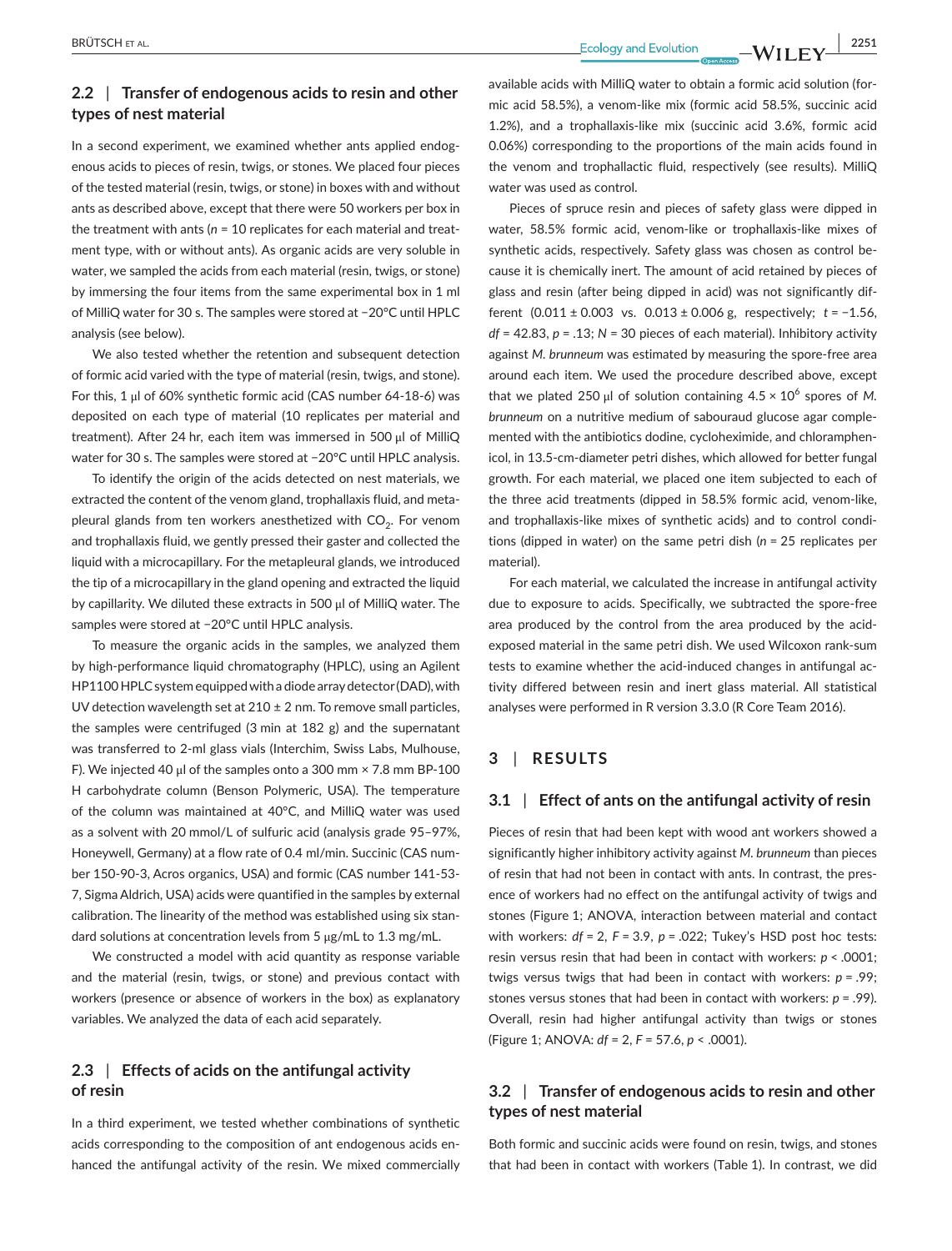

without ants

with ants

FIGURE 1 Antifungal activity of pieces of resin, twigs, and stones that had been kept without or with ants, respectively. The boxplots show the median values of spore-free areas around the tested items, as well as the upper and lower quartiles. The whiskers encompass 1.5 times the interquartile range. Outliers are indicated by circles

TABLE 1 Mean quantity of acids detected on resin, twigs, and stones that had been kept without ants or with ants, expressed as volume of acid in μl ± *SD*. The number of samples in which the acid was detected is given in parentheses (of 10 samples)

without ants

with ants

|               | <b>Resin</b>      |                              | <b>Twigs</b>                 |                                  | <b>Stones</b>               |                              |
|---------------|-------------------|------------------------------|------------------------------|----------------------------------|-----------------------------|------------------------------|
|               | Kept without ants | Kept with ants               | <b>Kept without ants</b>     | Kept with ants                   | <b>Kept without ants</b>    | Kept with ants               |
| Formic acid   | $\Omega$<br>(0)   | $0.022$ µl<br>±0.029<br>(10) | 0<br>(0)                     | $0.031$ µ<br>$\pm 0.015$<br>(10) | $0.058$ µl<br>±0.047<br>(9) | $4.6$ µl<br>±2.46<br>(10)    |
| Succinic acid | $\Omega$<br>(0)   | $0.13$ µ<br>±0.13<br>(10)    | $0.004$ µl<br>±0.0094<br>(2) | $0.049$ µl<br>±0.031<br>(10)     | $\mathbf 0$<br>(0)          | $0.097$ µl<br>±0.083<br>(10) |

not detect these two acids on resin that had not been in contact with workers. We detected some succinic acid on twigs and formic acid on stones that had not been in contact with workers, but in much smaller quantities than on similar materials that had been in contact with workers (Table 1). Overall, we detected significantly more acids on materials that had been kept with ants (ANOVA, main effect of contact with workers: formic acid, *F* = 34.8, *df* = 1, *p* < .0001; succinic acid, *F* = 28.1, *df* = 1, *p* < .0001).

without ants

with ants

For formic acid, there was a significant interaction between material and contact with ants (Table 1; *F* = 33.6, *df* = 2, *p* < .0001). The high amount of formic acid detected on stones that had been kept with ants can be explained by large differences among the three materials in their ability to sequester and release formic acid. Indeed, when we experimentally deposited a controlled amount of 1 μl of 60% formic acid on each type of material, we detected much more acid on stones than on resin and twigs, respectively (mean in μl ± *SD*: stones, 0.41 ± 0.11; resin, 0.00044 ± 0.0014; twigs, 0.013 ± 0.0043; Kruskal– Wallis rank-sum test:  $\chi^2$  = 26.5, *df* = 2, *p* < .0001).

Worker ants produced large quantities of formic acid and comparatively small amounts of succinic acid.The venom gland extracts contained on average 58.5% of formic acid (detected in all 10 samples) and 1.2% of succinic acid (five samples). The trophallactic fluid contained 3.6% of succinic acid (nine samples) and 0.06% of formic acid (one sample). Fumaric acid was detected in trace quantities in the venom and trophallactic fluid. We did not detect any acid in the metapleural gland extracts.

# **3.3** | **Effects of acids on the antifungal activity of resin**

The treatment with synthetic formic acid at a concentration corresponding to the one of venom increased the inhibitory activity of resin against *M. brunneum* (Figure 2). Formic acid had a significantly stronger impact on the antifungal activity of resin than of inert glass material, which is indicative of a synergistic interaction (Figure 2; Wilcoxon rank-sum test:  $W = 323$ ,  $p < .0001$ ). The treatment with the venomlike mix (formic + succinic acids) also increased the antifungal activity of resin, but not more than formic acid alone, at the same concentration (Figure 2). The increase in antifungal activity due to the venomlike mix was also stronger for resin than for glass (*W* = 312, *p* < .0001). The treatment with the trophallaxis-like mix, which contains more succinic acid and only traces of formic acid, slightly decreased the antifungal activity of resin and had no effect on the antifungal activity of glass (Figure 2; *W* = 70, *p* = .0009).

# **4** | **DISCUSSION**

Wood ants are known to incorporate plant resin with antiseptic properties into their nests (Christe et al., 2003; Simone-Finstrom & Spivak, 2010). Here, we show that wood ants enhance the antifungal activity of tree-collected resin by supplementing it with endogenous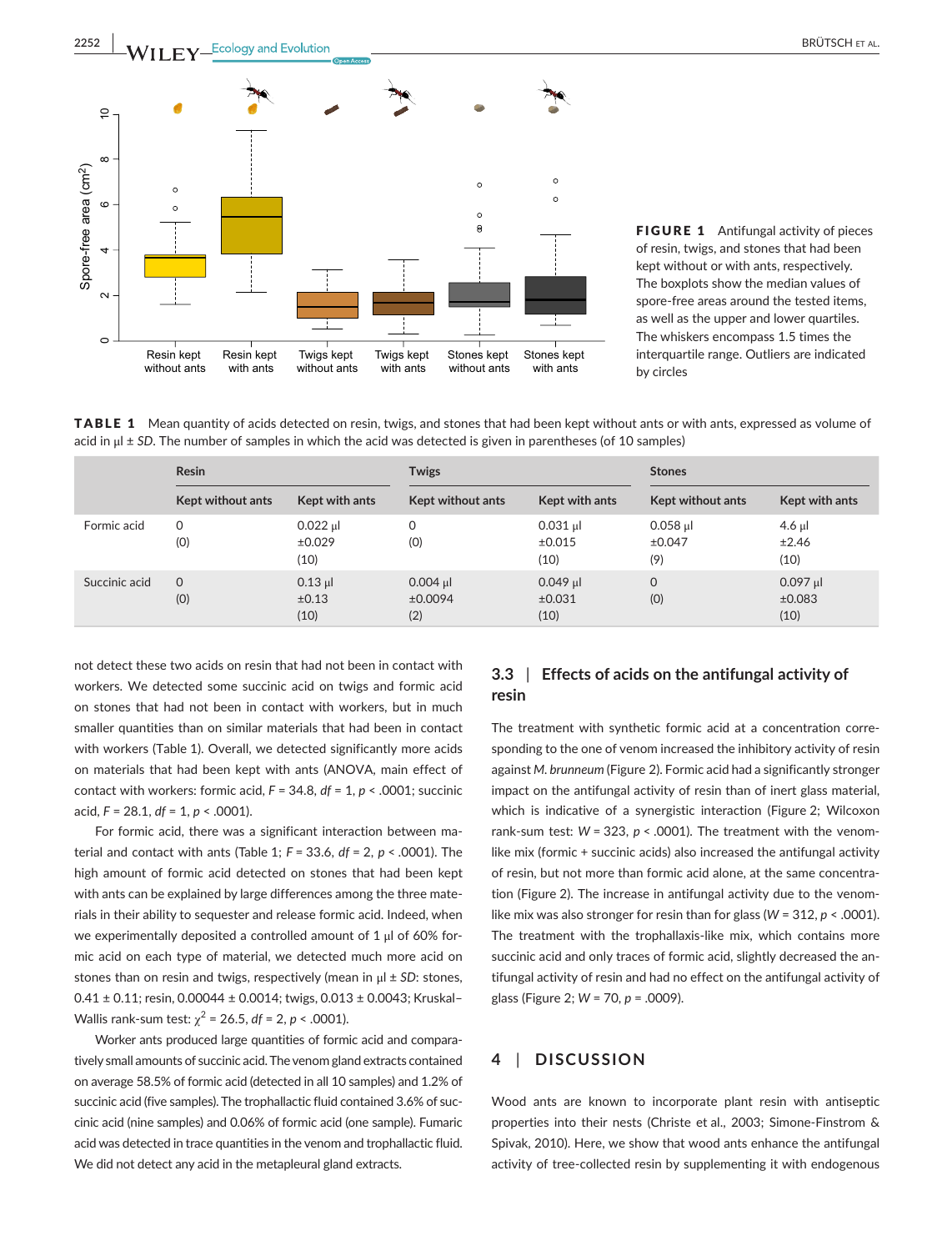



FIGURE 2 Increase in the antifungal activity of resin and glass dipped in 58.5% formic acid, venom-like, and trophallaxis-like mixes of synthetic acids, respectively, relative to controls (same materials dipped in water)

formic acid. Three lines of experimental evidence support this claim. First, tree resin showed significantly higher inhibitory activity against the fungal pathogen *M. brunneum* after having been in contact with wood ants. In sharp contrast, the contact with ants did not affect the antifungal activity of control materials commonly found in wood ant nests, namely twigs and small stones.

Second, the ants applied significant amounts of endogenous formic and succinic acid on resin and other types of nest material. The proportion of formic acid and succinic acid varied with substrate, which likely reflects differences among substrates in their ability to take up and release formic acid (Al-Hosney, Carlos-Cuellar, Baltrusaitis, & Grassian, 2005). Large quantities of formic acid and small amounts of succinic acid were found in the venom of wood ants.

Third, the treatment of resin with synthetic formic acid greatly increased the antifungal activity of the resin, but had no such effect on pieces of glass. This interaction between formic acid and substrate reveals a synergistic effect. Indeed, the combination of formic acid and resin produced a higher antifungal activity than the additive effect of each compound. The application of formic acid on resin was sufficient to obtain this synergistic effect, and succinic acid did not appear to contribute to the antifungal activity of resin. Together, these results provide strong evidence that wood ants apply formic acid produced in their venom gland on tree resin, which results in a synergistic increase in the antifungal activity of resin.

Documented cases of "defensive mixology," whereby animals actively combine antimicrobial substances of diverse sources to obtain a synergistic protection, are extremely rare (Mason & Singer, 2015). Honeybee workers manipulate tree resin with their mandibles, but there is no evidence that this process modifies the chemical composition of the resin (Simone-Finstrom & Spivak, 2010). Stingless bees

collect resin from several plant genera. Although these resins vary in their antibacterial properties, mixing them had no synergistic effect against a fungus and various bacteria (Drescher, Wallace, Katouli, Massaro, & Leonhardt, 2014). Synergistic defenses may also occur in herbivores or nectar-feeding animals (Mason & Singer, 2015). For example, a dietary treatment with a mix of thymol and nicotine tended to reduce the load of a protozoan parasite in bumblebees (Biller, Adler, Irwin, McAllister, & Palmer-Young, 2015).

Like humans, social insects have extraordinary capacities to exploit and modify their environment (Wilson, 1971), and they rely on sophisticated means to keep pathogens at bay (Cremer et al., 2007). Here, we provide evidence that wood ants do not only collect tree resin with antimicrobial properties; they also supplement it with formic acid. Thus, wood ants combine their own chemical defenses with the ones of plants to produce a more potent antimicrobial agent that contributes to nest hygiene (Brütsch & Chapuisat, 2014; Castella et al., 2008; Christe et al., 2003) and protects the ants against detrimental microorganisms (Chapuisat et al., 2007). Together, these findings demonstrate that the ability to synergistically combine antimicrobial substances of diverse origins is not restricted to humans and may play an important role in insect societies.

#### **ACKNOWLEDGMENTS**

We thank Matthias Held, Gregory Röder, Patrick Joye, and Morgan Geuning for help in the laboratory. We thank the "Centre de Conservation de la faune et de la nature du Canton de Vaud" for the authorization to collect ants (Authorisation 1660). Funding was provided by the Swiss National Science Foundation grants 31003A\_125306 and 31003A-146641 to MC.